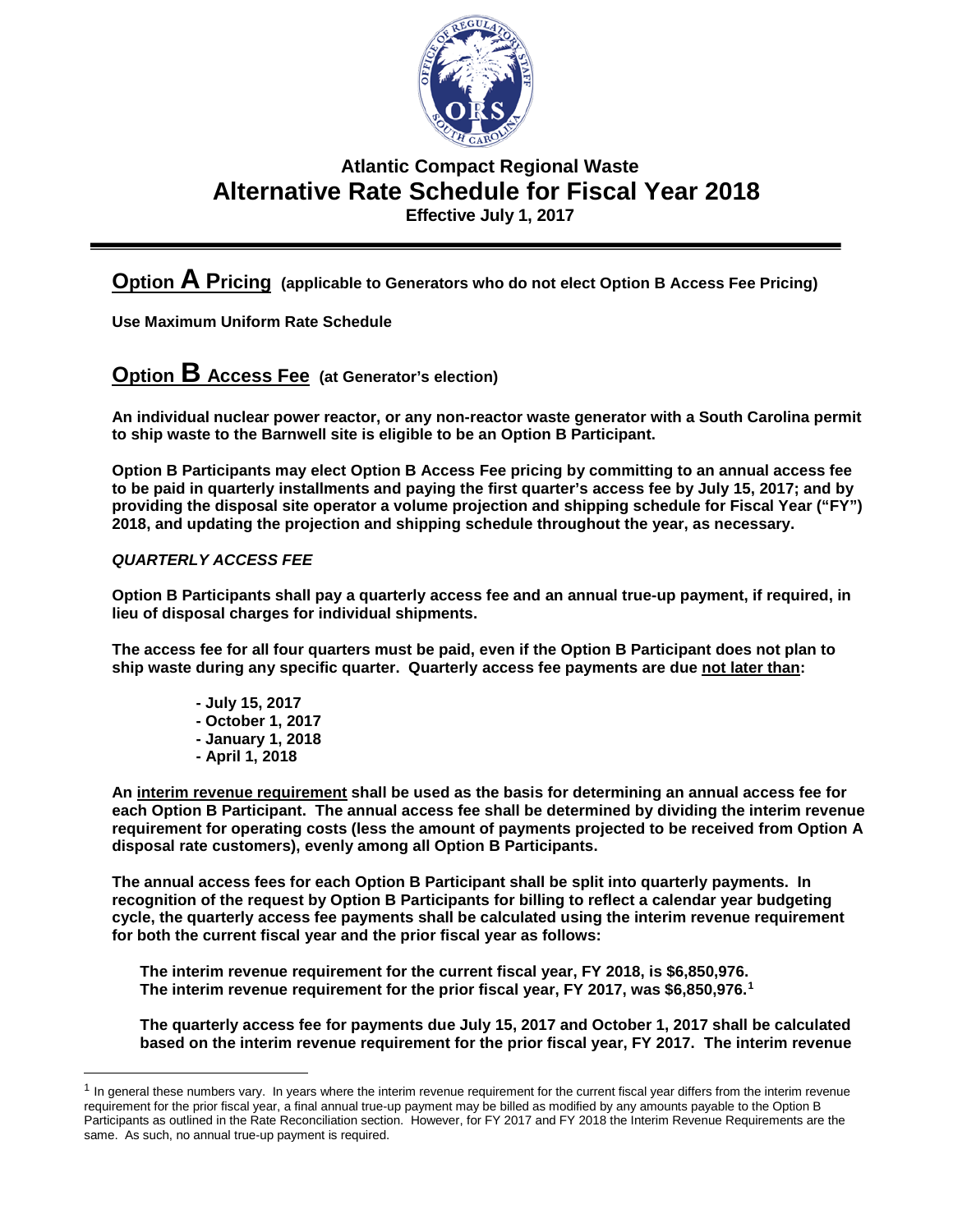**requirement for FY 2017 (less the amount of payments projected to be received from Option A disposal rate customers), shall be divided in half, and that amount shall be divided into two quarterly payments and shall be divided evenly among all Option B Participants.** 

**The quarterly access fee for payments due January 1, 2018 and April 1, 2018 shall be based on the interim revenue requirement for the current fiscal year, FY 2018. The interim revenue requirement for FY 2018 (less the amount of payments projected to be received from Option A disposal rate customers) shall be divided in half, and that amount shall be divided into two quarterly payments and shall be divided evenly among all Option B Participants.**

**Chem-Nuclear shall monitor costs and cash receipts from July 2017 through February 2018 and, if a significant over collection is anticipated, may reduce the quarterly access fee payment due April 1, 2018 to reduce the anticipated over collection.**

### *VOLUME ALLOCATIONS*

**Volume Allocations. Each Option B Participant shall be allocated an equal share of 7,000 cubic feet of disposal capacity (volume allocation), which may be disposed at no further charge. Volume allocations for Option B Participants may be pooled within a company upon written notification to Chem-Nuclear from the applicable Participants prior to August 1, 2017. An Option B Participant may transfer unused allocation to another Option B Participant by providing Chem-Nuclear a signed statement executing the transfer.** 

#### *VARIABLE COST SURCHARGE*

**For each cubic foot of waste received that is in excess of an Option B Participant's volume allocation (or pooled allocation), the Participant shall be assessed an additional \$133 per cubic foot to cover variable costs and margin related to acceptance of the waste. (The variable cost surcharge does not apply to any waste volume resulting from the transfer of excess volume allocation from one Option B Participant to another.)** 

#### *RATE RECONCILIATION*

**Final approval by the PSC of allowable operating costs for FY 2017 is expected no later than June 30, 2018. In the event that the total of operating costs approved by the PSC, plus margin, for FY 2017 is less than the amounts paid through Option B fees and variable cost surcharges, plus payments received for any Option A disposal charges, Irradiated Hardware, Steam Generators or other Large Components each Option B Participant will receive a pro-rata refund within 30 days of the end of the Fiscal Year. If the total of operating costs approved by the PSC, plus margin, for FY 2017 exceeds the amounts paid through Option B fees and variable cost surcharges, plus payments received for any Option A disposal charges, Irradiated Hardware, Steam Generators, or other Large Components, each Option B Participant will be invoiced no later than June 30, 2018 on a proportionate per-reactor basis share of the difference, unless EnergySolutions/Chem-Nuclear voluntarily waives its right under South Carolina law to seek or accept such revenues.**

#### *VOLUME PROJECTIONS*

**Each Option B Participant shall provide the disposal site operator a projection of its expected waste volumes for the fiscal year not later than July 1, 2017, and will update the projection on a quarterly basis, or as conditions warrant. Option B Participants recognize that shipment of waste to the disposal site at a relatively even pace throughout the fiscal year helps minimize operating costs.** 

#### *IRRADIATED HARDWARE (See Note D)*

**Irradiated Hardware is not included in Volume Allocations and is not considered as waste in excess of volume allocations. Pricing will be calculated on a case-by-case basis in an amount sufficient to cover all allowable operating costs incurred by the site operator to dispose of the waste.**